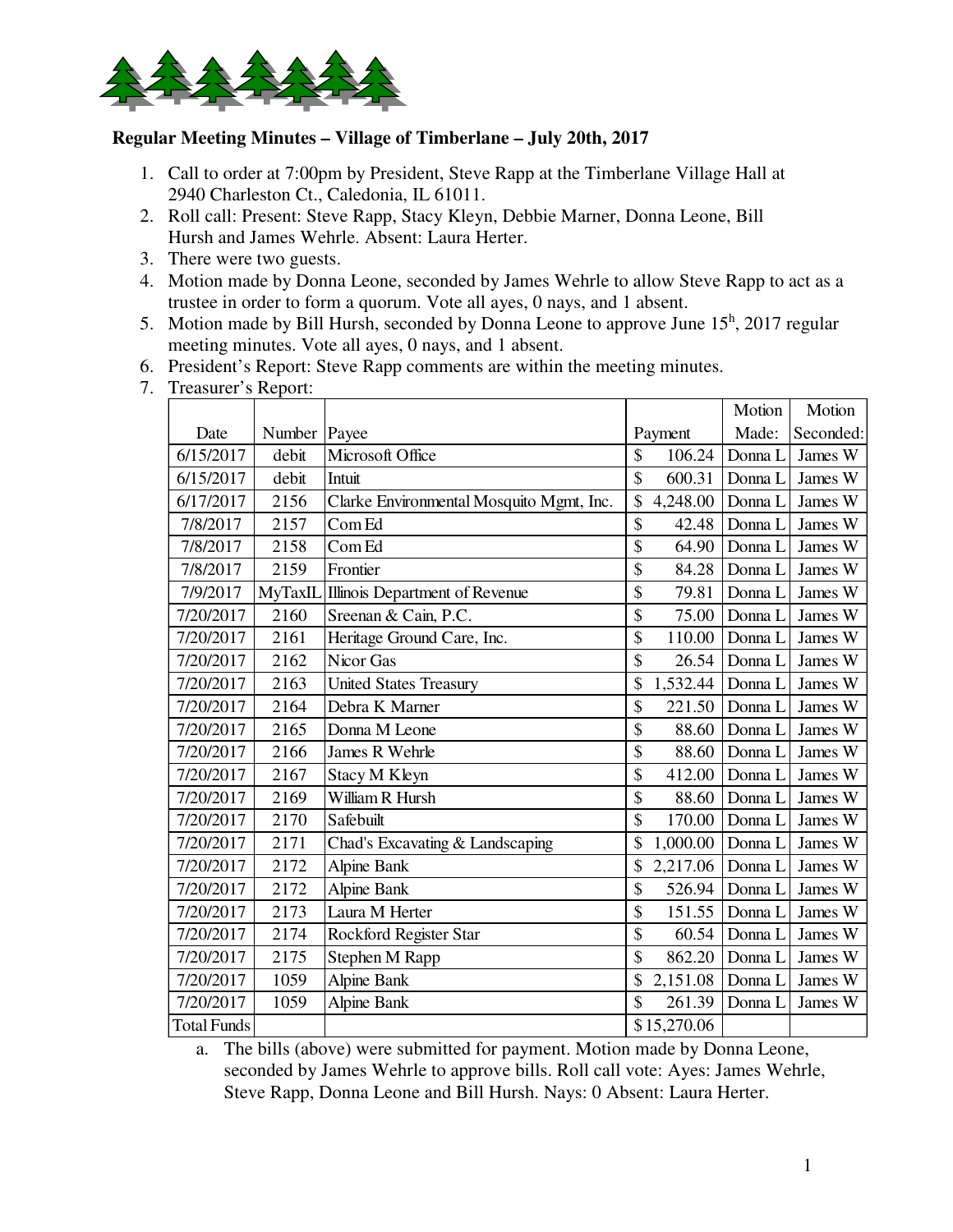- 8. Motion made by Donna Leone, seconded by Bill Hursh to approve June 2017 Treasurer's Report. Vote all ayes, 0 nays, and 1 absent.
- 9. Motion made by Bill Hursh, seconded by James Wehrle to approve the transfer of \$4,248.00 from Account 514 Streets and Bridges into Account 596 Mosquito Control. Vote all ayes, 0 nays, and 1 absent.
- 10. Committee Reports
	- a. Finance
		- i. Stacy Kleyn provided the board of trustees an itemized list for a total of \$2,574.35 involving the variance request for communication cell towers incurred on behalf of Timberlane Village. Motion made by Bill Hursh, seconded by Donna Leone to invoice Jim Schumacher for \$2,574.35. Vote all ayes, 0 nays, and 1 absent.
		- ii. Stacy Kleyn reviewed the IMLRMA annual survey, recommended changes and forwarded to Steve Rapp. Also, completed IMLRMA online survey.
	- b. Planning and Zoning
		- i. Guest Jim Schumacher asked about zoning ordinances involving fencing that he wants added to his pre-annexed property. Board of trustees stated his request would be in agreement with Timberlane's zoning ordinances.
		- ii. Donna Leone asked attorney Jim Hurst to send a certified letter to the Squirrel Tree resident as a second notice, and copy Steve Rapp, regarding various noise and parking issues.
	- c. Roads/Highways/Bridges
		- i. No culvert permits issued.
		- ii. Steve Rapp requested that Chad's Excavating review the situation at 12321 Woodchuck concerning rain water moving through their cement driveway and front yard areas. In Chad's Excavating opinion there is nothing the village can do. Steve Rapp will ask the Boone County engineer, Justin Krohn, and Poplar Grove engineer, Chris Rafferty, to review this situation.
		- iii. The speed bumps in Timberlane subdivision may be leveled off with blacktop instead of removing them.
		- iv. Steve Rapp and Chad's Excavating will drive the subdivisions and Orth and Dawson Lake roads next Tuesday to identify road repairs and tree or brush cutting that is needed in Timberlane Village.
	- d. Village Hall
		- i. Grace Point Church has officially ended its license agreement due to Pastor Tom's relocation. Vote all ayes, 0 nays, and 1 absent.
- 11. Old Business
	- a. Guest Jim Schumacher presented a draft sign and sign material for one 4 x 8 feet billboard acknowledging the "Village of Timberlane". The board of trustees accepted this design for future installation with no cost incurred by the village.
	- b. The president of Poplar Grove Village will offer current information on how the single Garbage collector consolidation process works for them.
	- c. Steve received the 7/13/17 Municipal Aggregation bid review for electric aggregation. The lowest rate is 7.150 versus the ComEd rate of 7.180. The board of trustees requested no action be taken at this time.